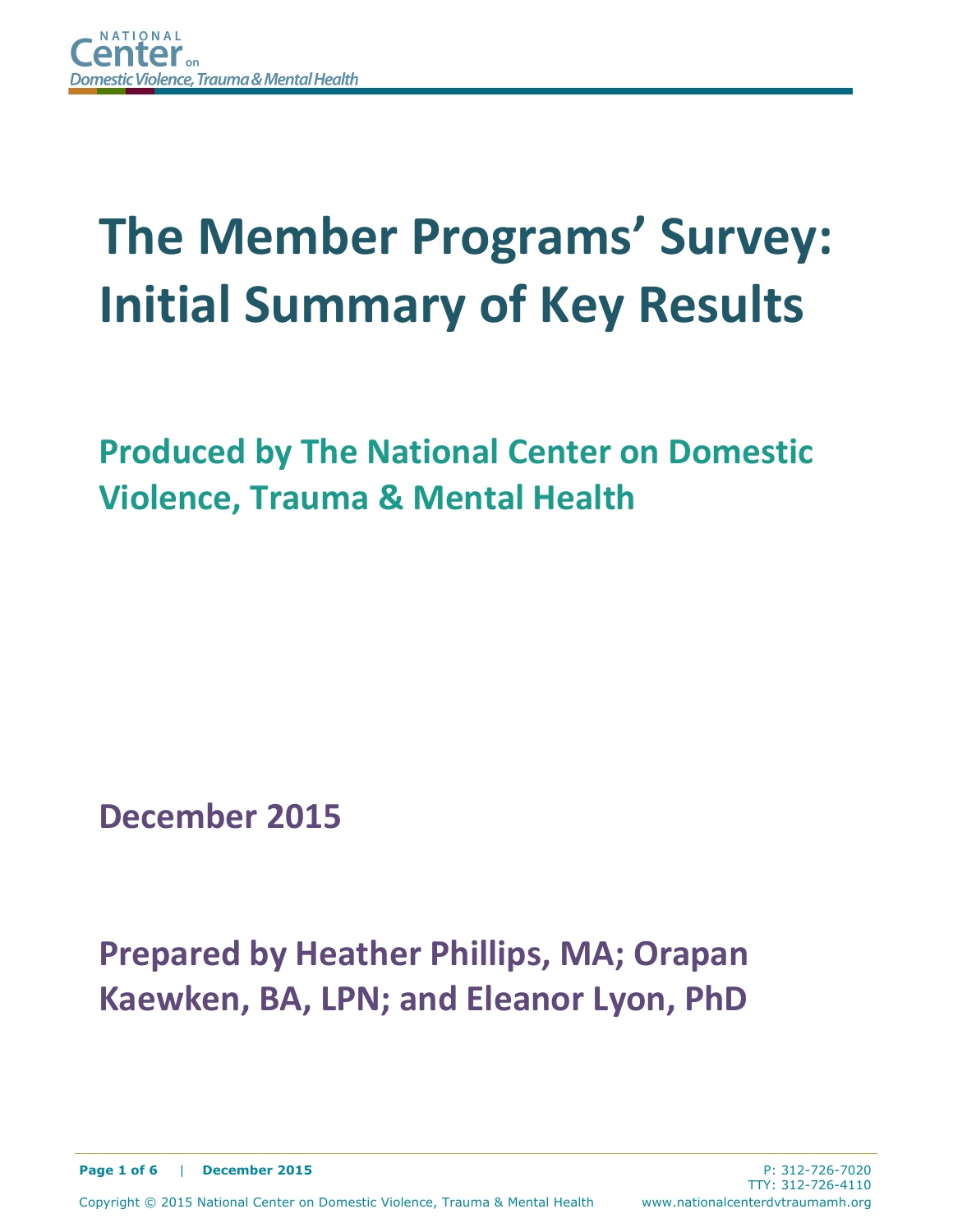### **The Member Programs' Survey: Initial Summary of Key Results**

In recent years, state and territory domestic violence/sexual assault (DV/SA) coalitions have promoted trauma-informed (TI) DV/SA services by providing support and training to their member programs, building interagency collaborations, and working to advance TI policies at the state and local level. The Member Programs' Survey (MPS) was developed by NCDVTMH for use by state/territory DV/SA coalitions to measure changes in their member programs' capacity for engaging in work from a TI perspective. While the MPS's were tailored to each coalition's individual needs, it included the following core sections across all states: organizational approaches to becoming more TI; availability of trauma- specific, culturally specific, and TI services; challenges and strengths in responding to the trauma-related needs of survivors; and supports available for program staff members, including trainings on TI approaches. The MPS was available to all state and territory DV/SA coalitions. Baseline data were collected between August 2013 and September 2015. All participating DV/SA coalitions received an individualized summary of results upon the completion of data collection.

This summary provides baseline results from the MPS's core sections. It represents responses from 211 programs in 10 states. Respondents include: executive directors from 104 programs, program managers from 37 programs, advocates and other frontline staff from 18 programs, mental health clinicians from 9 programs, administrative staff from 2 programs, along with program staff who either represent other positions (from 25 programs) or did not provide their occupation (from 16 programs). These data represent: 66 stand-alone dual DV/SA programs, 61 stand-alone DV-only programs, 35 dual DV/SA programs that are part of a larger agency, 18 DV-only programs that are part of a larger agency, 5 mental health agencies primarily serving DV survivors, 5 DV or DV/SA programs based within hospitals, and 17 "other" types of programs. Four programs did not provide information on their type. Of the 211 DV programs in this sample, 153 have shelters and 55 do not have shelters; 3 programs did not specify whether or not they have a shelter.

#### **Approaches to Becoming A More Trauma-Informed Organization**

Respondents rated the extent to which their programs' policies, procedures, and organizational culture incorporate principles of TI practice, using a scale from 1 (Not Well-Incorporated) to 10 (Well-Incorporated). Overall, respondents reported that their programs have thoroughly incorporated TI principles into their policies, procedures, and organizational culture (overall mean = 8.26). On average, programs rated themselves the highest on incorporating a commitment to supporting survivor self-determination and choice into their policies, procedures, and organizational culture (mean =  $8.94$ ). The overall lowest mean is for having a formal organizational commitment to trauma-informed approaches and services (mean = 7.57). The complete data are included in the table below.

| To what extent do your agency's policies, procedures, and organizational culture incorporate: |            |  |  |  |  |
|-----------------------------------------------------------------------------------------------|------------|--|--|--|--|
| <b>Item</b>                                                                                   | (Mean)     |  |  |  |  |
| A commitment to supporting survivor self-determination and choice                             | 156 (8.94) |  |  |  |  |
| A commitment to providing fully accessible services                                           | 183 (8.79) |  |  |  |  |
| An understanding of the mental health effects of DV/SA and other trauma                       | 160 (8.38) |  |  |  |  |
| A recognition of the pervasiveness of multiple types of trauma in the lives of survivors      | 187 (8.31) |  |  |  |  |
| A commitment to reducing retraumatization and promoting healing and recovery                  | 180 (7.99) |  |  |  |  |
| A commitment to providing culturally relevant trauma-informed services                        | 187 (7.81) |  |  |  |  |
| A formal organizational commitment to trauma-informed approaches and services                 | 113 (7.57) |  |  |  |  |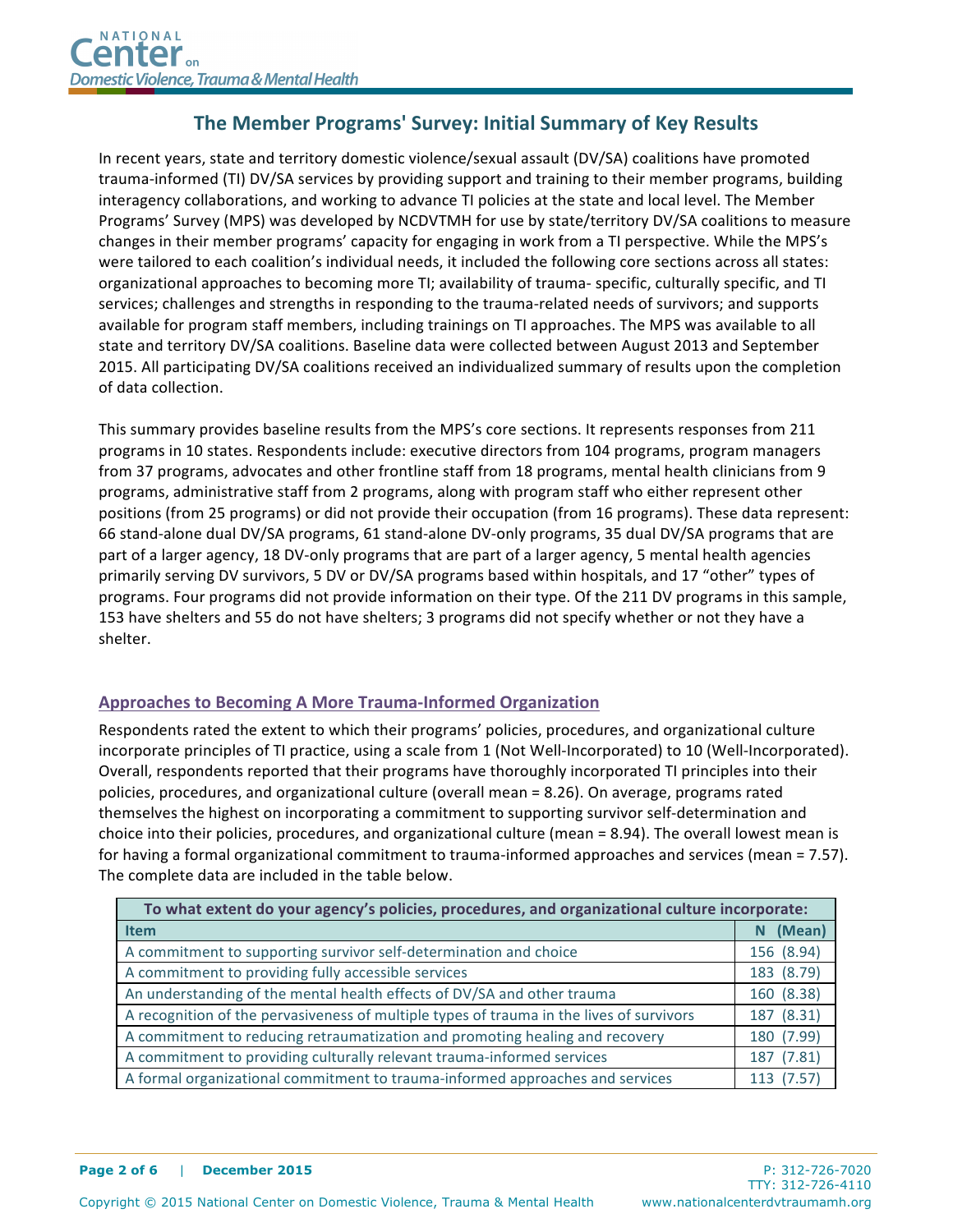A subset of programs were asked about rules for curfew, chores, group attendance, and watching one's own children while in shelter. While group attendance was considered optional for the majority of these programs (56%), this was not the case for curfew (14%), chores (14%), or watching one's own children while in shelter (3%). Less than 40 programs answered these questions, so the sample size is likely too small for the results to be representative of DV programs in general.

| Does your shelter program have rules regarding: |           |                   |                          |                 |    |  |  |  |  |
|-------------------------------------------------|-----------|-------------------|--------------------------|-----------------|----|--|--|--|--|
| <b>Item</b>                                     | Yes-      | <b>Yes-unless</b> | <b>Determined</b>        | <b>Optional</b> | N  |  |  |  |  |
|                                                 | mandatory |                   | prearranged case-by-case |                 |    |  |  |  |  |
| Curfew                                          | 10 (27%)  | 15 (40%)          | (19%)                    | 5(14%)          | 37 |  |  |  |  |
| Chores                                          | 15 (40%)  | 11 (30%)          | 6(16%)                   | 5(14%)          | 37 |  |  |  |  |
| Group attendance                                | 2(5%)     | 8 (22%)           | 6(17%)                   | 20 (56%)        | 36 |  |  |  |  |
| Watching one's own kids while in shelter        | 18 (50%)  | 16 (44%)          | 3%                       | 3%              | 36 |  |  |  |  |

Another subset of programs were asked about ways that their organization's physical environment is responsive to the needs of survivors and their children. Overall, 98% of these programs strongly agree or agree that their physical spaces consider the privacy of survivors. Ninety-one percent have child-friendly areas for children to play. Again, a limited number of DV programs answered these questions, so these results may not be representative of DV programs in general.

| How strongly do you agree that the following practices occur?                         |                                 |              |                             |                                    |                 |  |  |  |  |
|---------------------------------------------------------------------------------------|---------------------------------|--------------|-----------------------------|------------------------------------|-----------------|--|--|--|--|
| <b>Item</b>                                                                           | <b>Strongly</b><br><b>Agree</b> | <b>Agree</b> | <b>Disagree</b>             | <b>Strongly</b><br><b>Disagree</b> |                 |  |  |  |  |
| Survivors have access to private, locked spaces for their<br>belongings.              |                                 |              | $20(51\%)$ 12 (31%) 6 (15%) | 1(2%)                              | 39              |  |  |  |  |
| The program has private spaces for staff and survivors to discuss<br>personal issues. |                                 |              | 31 (65%) 16 (33%) 1 (2%)    | $0(0\%)$                           | 48              |  |  |  |  |
| Staff members refrain from talking about survivors in common<br>spaces.               |                                 |              | 19 (45%) 19 (45%) 4 (10%)   | $0(0\%)$                           | 42 <sub>1</sub> |  |  |  |  |
| The program provides a child-friendly space for children to play                      | 28 (62%)                        | 13 (29%)     | 9%<br>$\overline{4}$        | $0(0\%)$                           | 45              |  |  |  |  |

#### **Trauma-Informed, Trauma-Specific, and Culturally Specific Services**

The MPS asked respondents to indicate whether certain trauma-specific services are available within their programs. Programs offer access to a range of trauma-specific services. Over three-quarters of programs reported having access to community and peer support services to address trauma-, mental health-, and/or substance abuse-related needs. While alternative and/or mindfulness-based healing activities are the least prevalent trauma-specific service, they are still available in 30% of responding programs.

| Services available to address the trauma-related needs of survivors and their children:                                  |                |  |  |  |  |
|--------------------------------------------------------------------------------------------------------------------------|----------------|--|--|--|--|
| <b>Item</b>                                                                                                              | <b>Yes (%)</b> |  |  |  |  |
| Access to community and peer support services to address trauma-, mental health- and/or<br>substance abuse-related needs | 160 (76%)      |  |  |  |  |
| Services on supporting the parent-child relationship within the context of DV                                            | 132 (63%)      |  |  |  |  |
| Services addressing the traumatic effects of DV are available onsite for children and adolescents                        | 107 (51%)      |  |  |  |  |
| Clinical staff or consultants provide trauma-specific services for survivors onsite                                      | 90(43%)        |  |  |  |  |
| Evidence-based services addressing the effects of trauma are available onsite for survivors                              | 65(31%)        |  |  |  |  |
| Alternative and/or mindfulness-based healing activities or approaches                                                    | 64 (30%)       |  |  |  |  |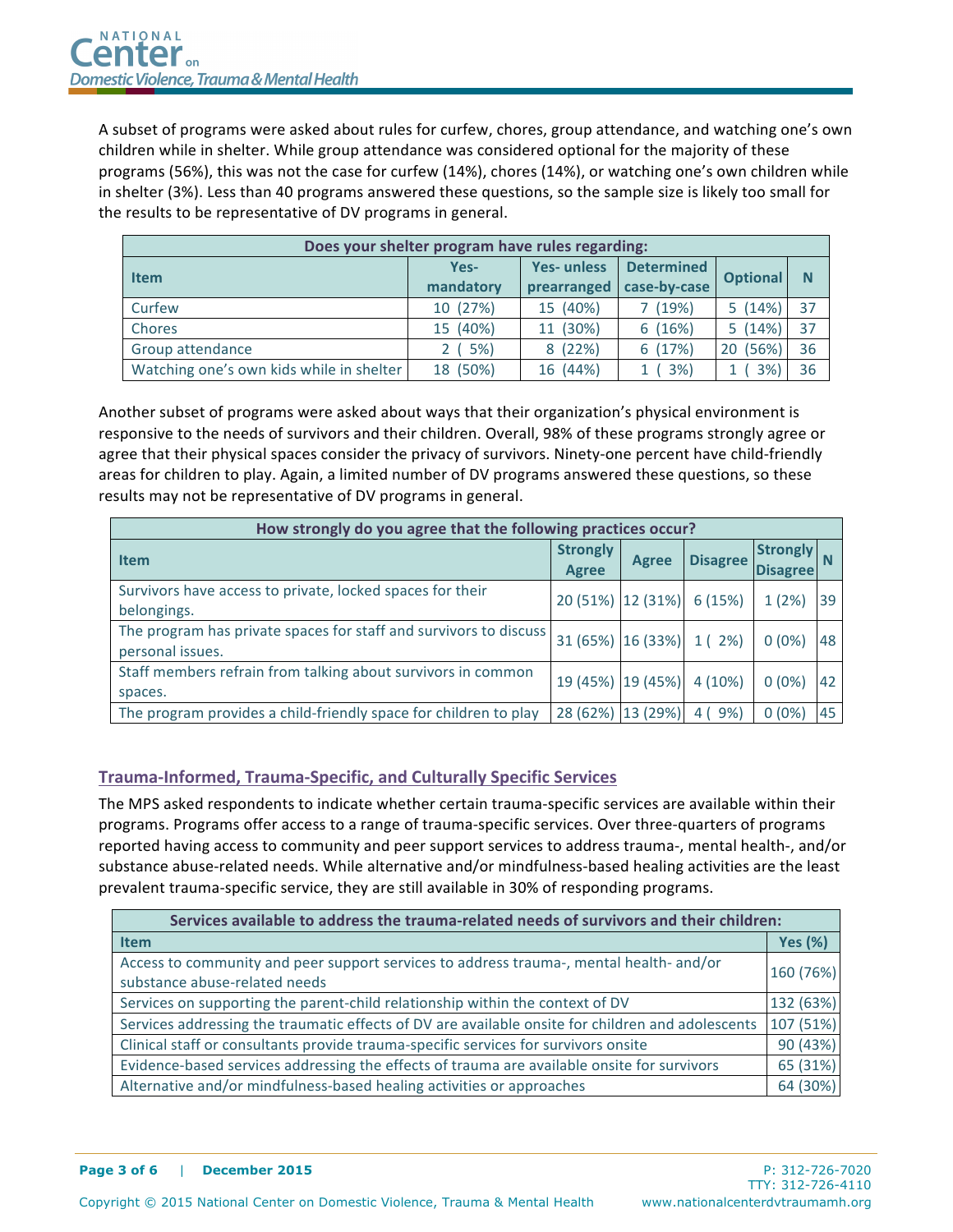Programs also provided information on how often they use a range of TI approaches in working with survivors and their children. This item utilized the following scale: Always = 1, Usually = 2, Sometimes = 3, and Never = 4. Across all items, respondents reported a high frequency of use of TI approaches in their programs (overall mean = 1.68, or between "Always" and "Usually"). The complete results are below.

| How often does your program currently use the following approaches in providing services?                                                |       |                       |                |                |                    |  |  |  |  |
|------------------------------------------------------------------------------------------------------------------------------------------|-------|-----------------------|----------------|----------------|--------------------|--|--|--|--|
| <b>Item</b>                                                                                                                              |       | <b>Always Usually</b> | Some-<br>times | <b>Never</b>   | <b>N</b><br>(Mean) |  |  |  |  |
| Staff members help survivors to obtain/maintain access to their                                                                          | 112   | 35                    | 14             | 4              | 165                |  |  |  |  |
| medications, as needed.                                                                                                                  | (68%) | (21%)                 | 9%             | 2%             | (1.45)             |  |  |  |  |
| Staff members talk with survivors about ways that perpetrators use<br>mental health- and substance abuse- related needs to control their | 94    | 59                    | 21             | $\mathbf{1}$   | 175                |  |  |  |  |
| partners, in the context of advocacy and/or safety planning.                                                                             | (54%) | (33%)                 | (12%)          | 1%             | (1.59)             |  |  |  |  |
| Staff members provide survivors with information about common                                                                            | 87    | 75                    | 12             | 2              | 176                |  |  |  |  |
| responses to trauma, including the ways DV and other experiences<br>of trauma can affect mental health and well-being.                   | (49%) | (43%)                 | (7%)           | 1%             | (1.60)             |  |  |  |  |
| Staff members incorporate an understanding of trauma into their                                                                          | 78    | 84                    | 15             | $\mathbf{1}$   | 178                |  |  |  |  |
| interactions with survivors.                                                                                                             | (44%) | (47%)                 | 8%)            | 1%             | (1.66)             |  |  |  |  |
| Staff members provide information to survivors to help them to                                                                           | 88    | 63                    | 25             | $\mathbf{1}$   | 177                |  |  |  |  |
| understand the impact of trauma and DV on their children.                                                                                | (50%) | (35%)                 | (14%)          | 1%             | (1.66)             |  |  |  |  |
| Shelter staff apply knowledge of trauma in addressing the stresses                                                                       | 62    | 56                    | 21             | 3              | 142                |  |  |  |  |
| that arise in communal living situations.                                                                                                | (44%) | (39%)                 | (15%)          | 2%             | (1.75)             |  |  |  |  |
| Staff members support survivors in identifying common emotional                                                                          | 71    | 80                    | 25             | $\mathbf{1}$   | 177                |  |  |  |  |
| triggers.                                                                                                                                | (40%) | (45%)                 | (14%)          | 1%             | (1.75)             |  |  |  |  |
| Staff members incorporate an understanding of the effects of                                                                             | 67    | 75                    | 28             | $\overline{2}$ | 172                |  |  |  |  |
| trauma on development into their interactions with children of                                                                           | (39%) | (44%)                 | (16%)          | 1%             | (1.80)             |  |  |  |  |
| survivors.                                                                                                                               |       |                       |                |                |                    |  |  |  |  |
| Staff members approach parenting support with a focus on                                                                                 | 60    | 82                    | 23             | 6              | 171                |  |  |  |  |
| enhancing resilience through strengthening the bonds between                                                                             | (35%) | (48%)                 | (14%)          | 3%             | (1.85)             |  |  |  |  |
| survivors and their children.                                                                                                            |       |                       |                |                |                    |  |  |  |  |

In addition, programs from all 10 states were asked if they provide culturally specific services (e.g., services based on culture, language, ability, or identity) to address the traumatic effects of DV. Of the 142 programs that responded to this question, 52 (37%) said yes and 90 (63%) said no.

#### **Programs' Current Capacity to Respond to the Trauma-Related Needs of Survivors**

Programs rated their confidence in their ability to meet the trauma-related needs of survivors, either onsite or in their communities, using a scale from 1 (Very Limited) to 10 (Excellent). Overall and across all items, programs were moderately confident in their ability to meet survivors' trauma-related needs (overall mean = 6.92). They had the least confidence in their capacity to meet the needs of survivors experiencing immigration-related trauma (mean = 6.08). Programs had the most confidence in their capacity to support survivors experiencing the traumatic effects of DV/SA and other lifetime trauma (mean = 7.94). The complete results are below.

| Overall, how confident are you in your program's current ability to support survivors with a range of<br>trauma-related needs, either onsite or through services in the community? |                                                                               |  |  |  |  |  |  |  |  |  |                                                |
|------------------------------------------------------------------------------------------------------------------------------------------------------------------------------------|-------------------------------------------------------------------------------|--|--|--|--|--|--|--|--|--|------------------------------------------------|
| <b>Item</b>                                                                                                                                                                        | Scale: 1 = Very limited, 10 = Excellent<br>$\overline{\Box}$ N (Mean)<br>5678 |  |  |  |  |  |  |  |  |  |                                                |
| Survivors experiencing the traumatic effects of DV/SA<br>and other lifetime trauma                                                                                                 |                                                                               |  |  |  |  |  |  |  |  |  | $4$   12   15   15   41   43   38   173 (7.94) |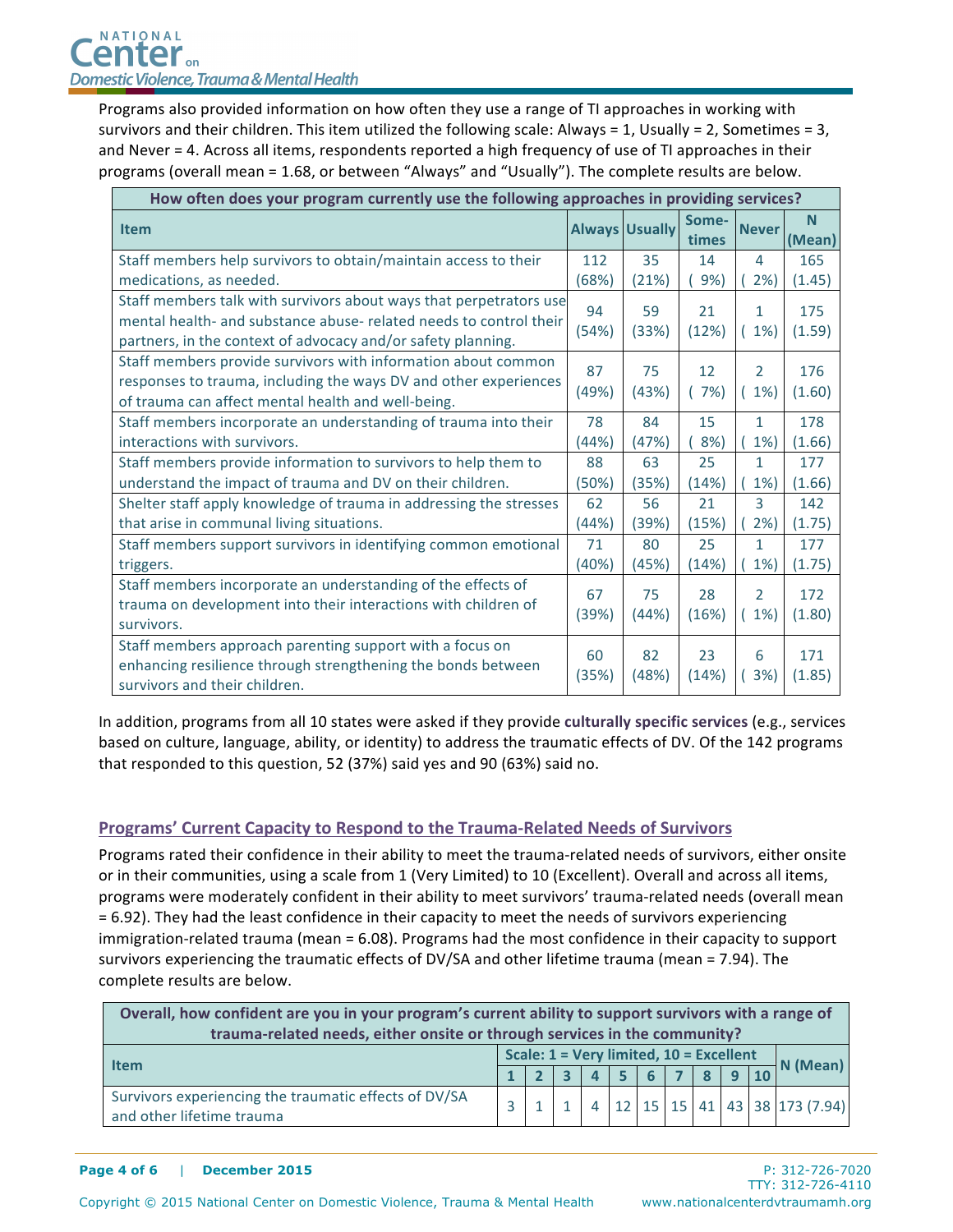| Overall, how confident are you in your program's current ability to support survivors with a range of |                                         |          |              |    |                 |       |                 |    |    |           |                        |
|-------------------------------------------------------------------------------------------------------|-----------------------------------------|----------|--------------|----|-----------------|-------|-----------------|----|----|-----------|------------------------|
| trauma-related needs, either onsite or through services in the community?                             |                                         |          |              |    |                 |       |                 |    |    |           |                        |
| <b>Item</b>                                                                                           | Scale: 1 = Very limited, 10 = Excellent | N (Mean) |              |    |                 |       |                 |    |    |           |                        |
|                                                                                                       |                                         |          |              |    |                 |       |                 |    | q  | <b>10</b> |                        |
| The parent-child relationship within the context of DV                                                | 6                                       | 3        | 6            | 3  | 19              | 12    | 23 <sup>1</sup> | 36 | 40 |           | 26 174 (7.34)          |
| Survivors experiencing trauma stemming from legal                                                     |                                         | 5        | $\mathsf{q}$ | 9  | 21              |       |                 |    |    |           | 22 38 36 24 173 (7.19) |
| policies and procedures                                                                               |                                         |          |              |    |                 |       |                 |    |    |           |                        |
| Children who have experienced the traumatic effects of                                                |                                         |          |              |    |                 |       |                 |    |    |           |                        |
| exposure to DV/SA, child abuse, or neglect; or who have                                               | 7                                       | 4        | $\mathsf{q}$ | 6  |                 | 17 16 |                 |    |    |           | 23 35 37 18 172 (6.98) |
| other mental health-related needs                                                                     |                                         |          |              |    |                 |       |                 |    |    |           |                        |
| Survivors with a range of mental health needs                                                         | 3                                       | 6        | 11           | 8  | 18 <sup>1</sup> | 15    | 27              | 44 | 28 |           | 14 174 (6.86)          |
| Survivors with a range of substance abuse-related needs                                               | 5                                       |          | 10           | 11 | 17              | 14    | 34              | 41 | 22 |           | 13 174 (6.64)          |
| Survivors experiencing the ongoing effects of cultural,                                               | 8                                       | 4        | 13           | 12 | 25 <sub>1</sub> | 17    | 32              | 29 | 23 |           | 10 173 (6.32)          |
| political, and/or historical trauma                                                                   |                                         |          |              |    |                 |       |                 |    |    |           |                        |
| Survivors experiencing immigration-related trauma                                                     | 9                                       | 9        | 17           | 11 | 24              | 13    | 28              | 34 | 20 | 9         | 174 (6.08)             |

The MPS also assessed the extent to which staff members face challenges in responding to the traumarelated needs of survivors and their children, using a scale from 1 (Not at All) to 10 (Very Much). Overall, programs reported that staff members face some challenges in working with survivors experiencing the traumatic effects of abuse (overall mean = 4.62). Programs indicated that staff members are most challenged by concerns about how mental health symptoms or substance use may affect the physical and emotional safety of other program participants (mean = 5.34). Programs reported having the fewest challenges related to limited staff knowledge, experience, and/or comfort in addressing the trauma-related effects of DV/SA (mean = 3.96). The complete results are in the table below.

| To what extent do staff experience the following challenges in working with survivors who are<br>dealing with the traumatic effects of abuse?       |                                       |    |    |       |                 |                 |    |                    |                 |    |               |
|-----------------------------------------------------------------------------------------------------------------------------------------------------|---------------------------------------|----|----|-------|-----------------|-----------------|----|--------------------|-----------------|----|---------------|
| <b>Item</b>                                                                                                                                         | Scale: 1 = Not at all, 10 = Very much |    |    |       |                 |                 |    |                    |                 |    |               |
|                                                                                                                                                     |                                       |    | 3  |       | 5               | 6               |    | 8                  | 9               | 10 | (Mean)        |
| Concerns about how mental health symptoms or<br>substance use may affect the physical and emotional<br>safety of other program participants         | 14                                    | 20 | 24 | 12    | 15              | 20 <sup>1</sup> |    | $24 \overline{17}$ | 10 <sup>1</sup> | 15 | 171<br>(5.34) |
| Concerns that survivors experiencing mental health- or<br>trauma related symptoms may not be able to make the<br>best use of the program's services | 13 <sup>1</sup>                       | 14 |    |       |                 |                 |    | 30 14 24 22 20 10  | 15              | 8  | 170<br>(5.14) |
| Difficulties in responding effectively in interactions with<br>survivors that trigger their own responses to trauma                                 | 16 <sup>1</sup>                       | 37 |    | 38 12 | 25              | 15 <sup>1</sup> | 11 | 10                 | 6               | 1  | 171<br>(4.02) |
| Limited staff knowledge, experience, and/or comfort in<br>addressing the trauma-related effects of DV/SA                                            | 19                                    | 33 | 40 | 16    | 20 <sup>1</sup> | 12              | 17 | 10                 | 3               | 1  | 171<br>(3.96) |

#### **Ways That Programs Support Staff Members**

Respondents shared information about how their programs support the self-care and trauma-related needs of staff members, which is an important aspect of trauma-informed practice. On a scale of 1 (Not at All) to 4 (Very Much), programs reported that they respond "somewhat" to the self-care and trauma-related needs of staff members (mean = 3.04). Overall, programs were least likely to provide wellness programs for staff (mean =  $2.40$ ) and most likely to provide personal days for staff self-care (mean =  $3.43$ ). The complete results are in the following table.